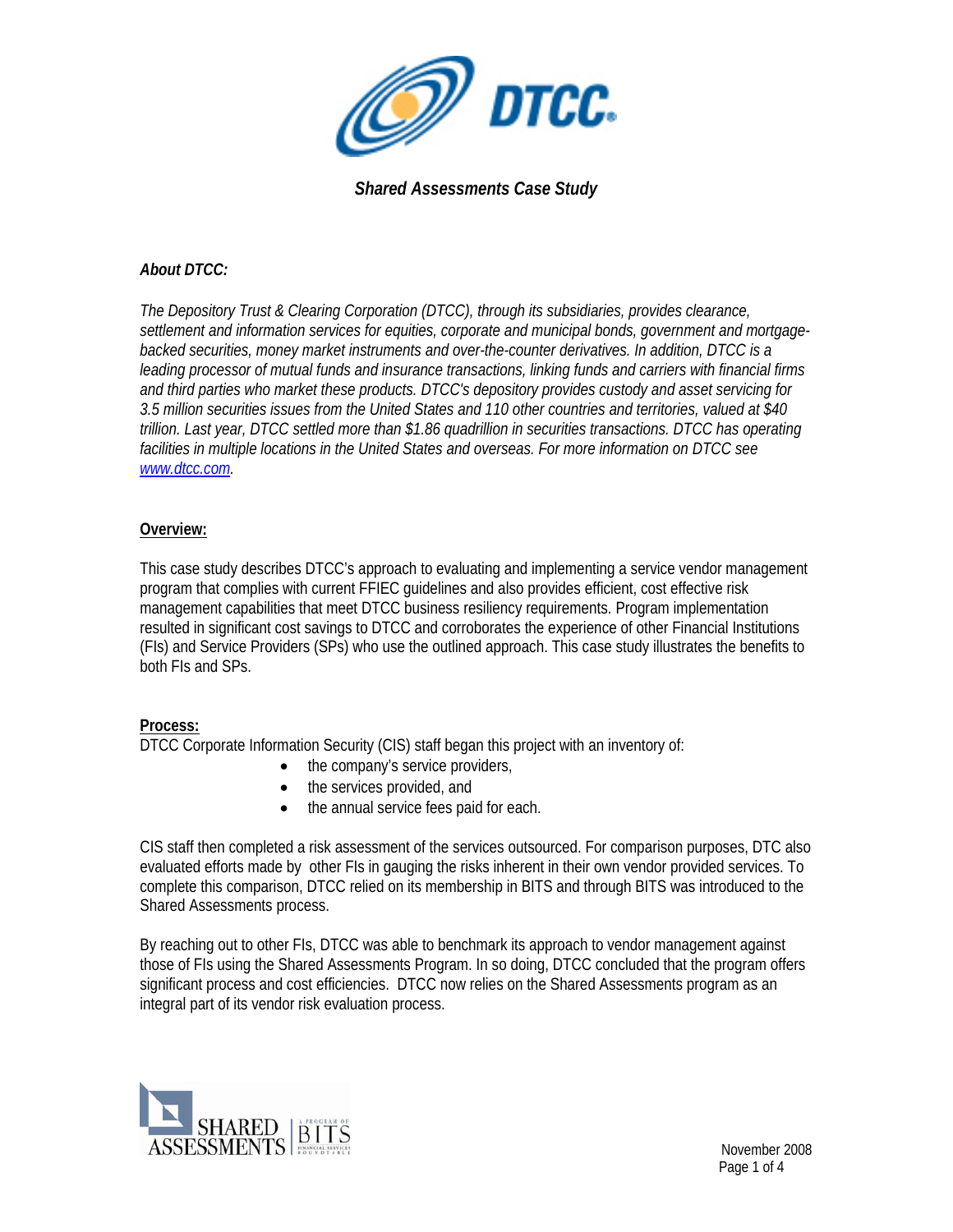

#### **Research Methodology:**

CIS staff divided its list of service providers into three risk-based tiers based as follows:

- Tier 1- service providers that do not require facility or network access to provide services and have no access to Restricted information
- Tier 2- service providers that come on-site to a DTCC facility to provide service requiring badge and network access
- Tier 3- service providers that provide application development services off-site and/or have access at their locations to DTCC restricted information

Requirements for each tier were implemented using existing proprietary tools. Tier 1 vendors were asked to provide information about their information security policy and how the confidentiality requirements were enforced through employee policies. A security questionnaire was implemented for all tier 2 and tier 3 service providers and an on-site security assessment was completed for all tier 3 vendors. The CIS staff added a specific set of security controls for off-site development firms including network connectivity and access control restrictions that applied to only those tier 3 service firms doing off-site application development.

## **Findings:**

CIS staff analyzed its approach to evaluating service providers and made the following observations:

- The cost of conducting on-site security assessments is escalating rapidly.
- While adequate as a risk assessment tool, the existing proprietary model for conducting on-site assessments is too time-consuming.
- The process of collecting and analyzing information described above requires approximately three times as many person-hours to complete the documentation than the actual on-site inspection. The total time to complete the assessment combined with the travel time made this a very expensive process.
- Vendors resist completing DTCC's vendor questionnaire because it is unique to DTCC and cannot be leveraged for use with additional clients—a key concern that is resolved by implementing the BITS Shared Assessment program
- Using traditional methodology, on-going dialog with each vendor is required to provide the appropriate context for answering the questions.
- The traditional methodology is not scalable and cannot be applied to a growing list of vendors without incurring significant additional costs.

By contrast, The Shared Assessments program allowed for the assumption of a standardized set of artifacts that can be leveraged by the vendor across all of its FI clients. Given cost savings from reduced staff time alone, CIS staff adopted the Shared Assessments tools as part of the DTCC vendor management program. By leveraging an industry standard model for security assessment artifacts, DTCC could reduce the cost and time required for completing security assessments and improve the efficiency of the process for service

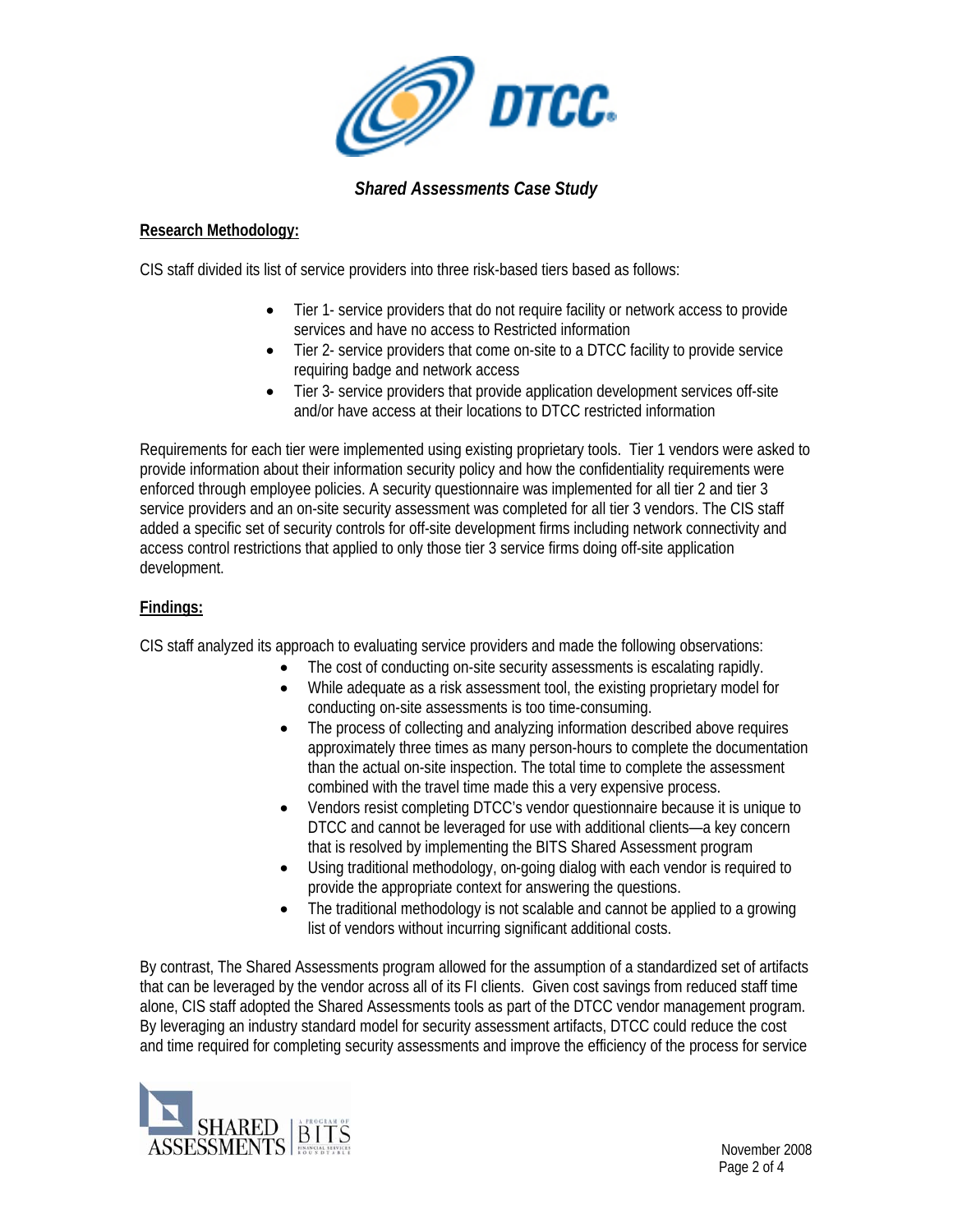

providers. The decision was based on DTCC's analysis and on the recommendations of large financial service firms actively engaged with the Shared Assessments Program.

DTCC implemented the Shared Assessments Program primarily to streamline its vendor management program. The program also allows DTCC institutional customers to leverage the Standardized Information Gathering questionnaire (SIG) and Agreed Upon Procedures (AUP) artifacts for their own security assessment requirements. As a result DTCC now has both a more cost-effective vendor management program and an improved risk management capability.

#### **Implementation:**

CIS staff prepared responses to the SIG and reviewed the responses with the CIS Leadership Team. The questions were divided into subject matter categories. Staff was then asked to answer questions or to gather answers pertaining to specific controls.

Needs Identified through the program questionnaire- The initial questions reviewed by the CIS Leadership Team generated an unanticipated lesson learned, i.e., that different ways of interpreting each question may arise and a range of possible answers may ensue. In fact, the exercise of reviewing each question, although time-consuming, proved to be quite valuable in identifying all the possible answers and subsequently developing a consensus-based response as to the perceived effectiveness of each control. Despite the time involved in completing the SIG, the process proved beneficial to the CIS staff.

Two outcomes from this experience had equally profound impacts on the DTCC Information Security Program. In completing this process, DTCC realized the need for:

- 1. A workflow management capability to complete the SIG and share the process with recognized Subject Matter Experts within the institution.
- 2. An on-going program of testing key security controls and reviewing the results

## **Next Step – An RFP:**

Following its evaluation of the SIG, CIS staff issued a Request for Proposal (RFP) to assessment firms with regard to the AUP requirements. Five consulting firms were contacted, including two that were involved in establishing the Shared Assessments Program. The successful bid was chosen based on the company's experience doing assessments and on pricing considerations.

#### AUP Assessments

The AUP assessment process required three weeks to complete. The scope included all three data centers with on site visits at two. (Note: all of the physical and logical security controls are the same across the centers.) There were no findings of control weaknesses identified relative to the AUP controls, and a summary letter was prepared for DTCC institutional customers.